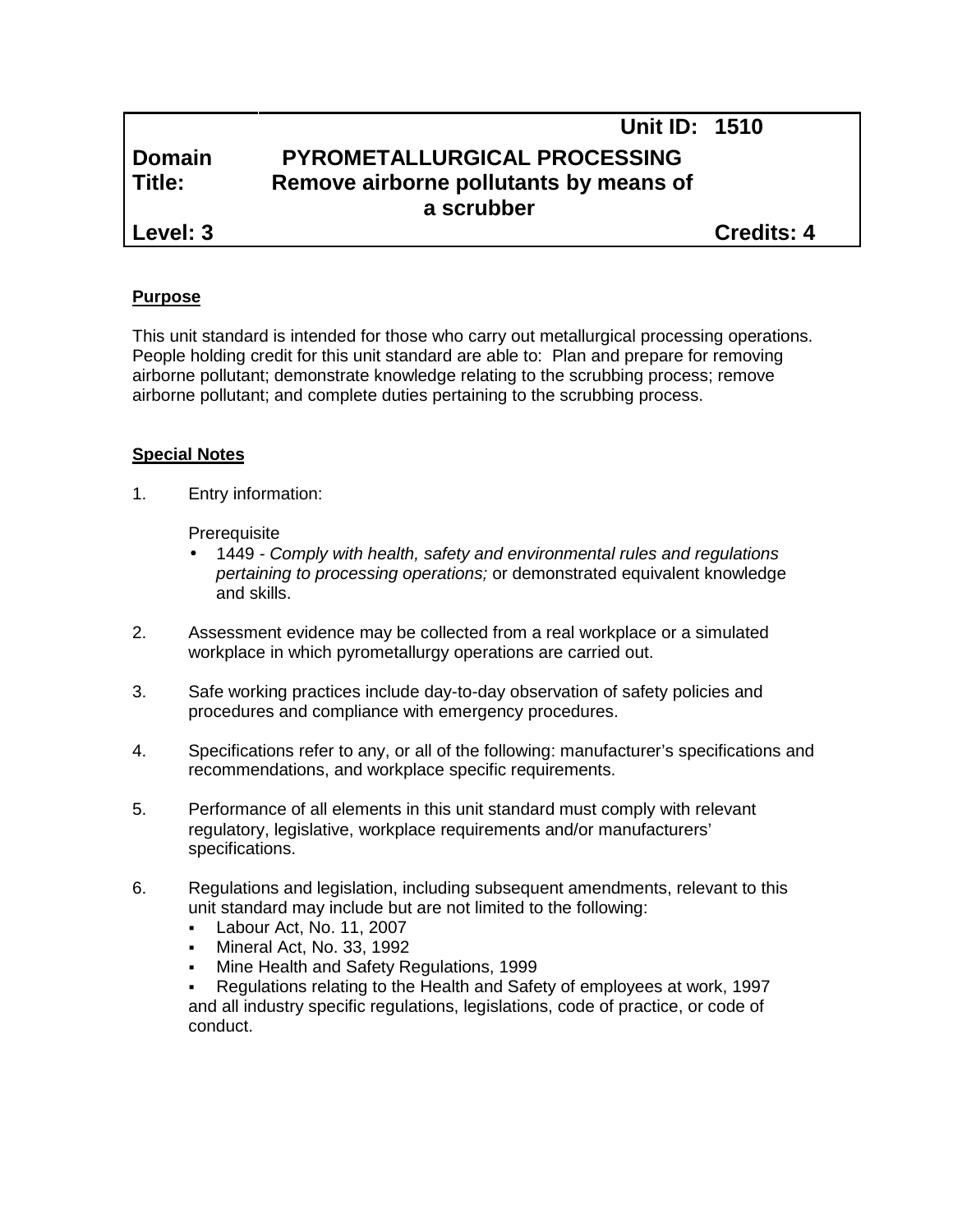#### **Quality Assurance Requirements**

This unit standard and others within this subfield may be awarded by institutions which meet the accreditation requirements set by the Namibia Qualifications Authority and the Namibia Training Authority and which comply with the national assessment and moderation requirements. Details of specific accreditation requirements and the national assessment arrangements are available from the Namibia Qualifications Authority and the Namibia Training Authority. All approved unit standards, qualifications and national assessment arrangements are available on the Namibia Training Authority website www.nta.com.na.

## **Elements and Performance Criteria**

## **Element 1: Plan and prepare for removing airborne pollutant**

## **Performance Criteria**

- 1.1 Work instructions, including plans, specifications, quality requirements and operational details are obtained, explained, clarified and applied to the allocated task.
- 1.2 Safety and security requirements, including personal protective clothing and equipment are obtained from the site safety plan, workplace policies and procedures, explained, and applied to the allocated task.
- 1.3 Equipment, tools, accessories selected to carry out tasks are checked for consistency with the requirements of the job, their usability and any faults rectified or reported prior to commencement of work.
- 1.4 Environmental protection requirements are identified from the project environmental management plan and applied to the allocated task.
- 1.5 Work area is inspected and prepared according to workplace procedures.

#### **Element 2: Demonstrate knowledge relating to the scrubbing process**

#### **Range**

The principal components of the scrubbing process may include but are not limited to scrubber components; auxiliary systems; safety devices; and interlock systems.

#### **Performance Criteria**

- 2.1 The actions and conditions pertaining to a safe, healthy work environment when scrubbing are described.
- 2.2 The importance of scrubbing process is explained in terms of achieving specified production requirements.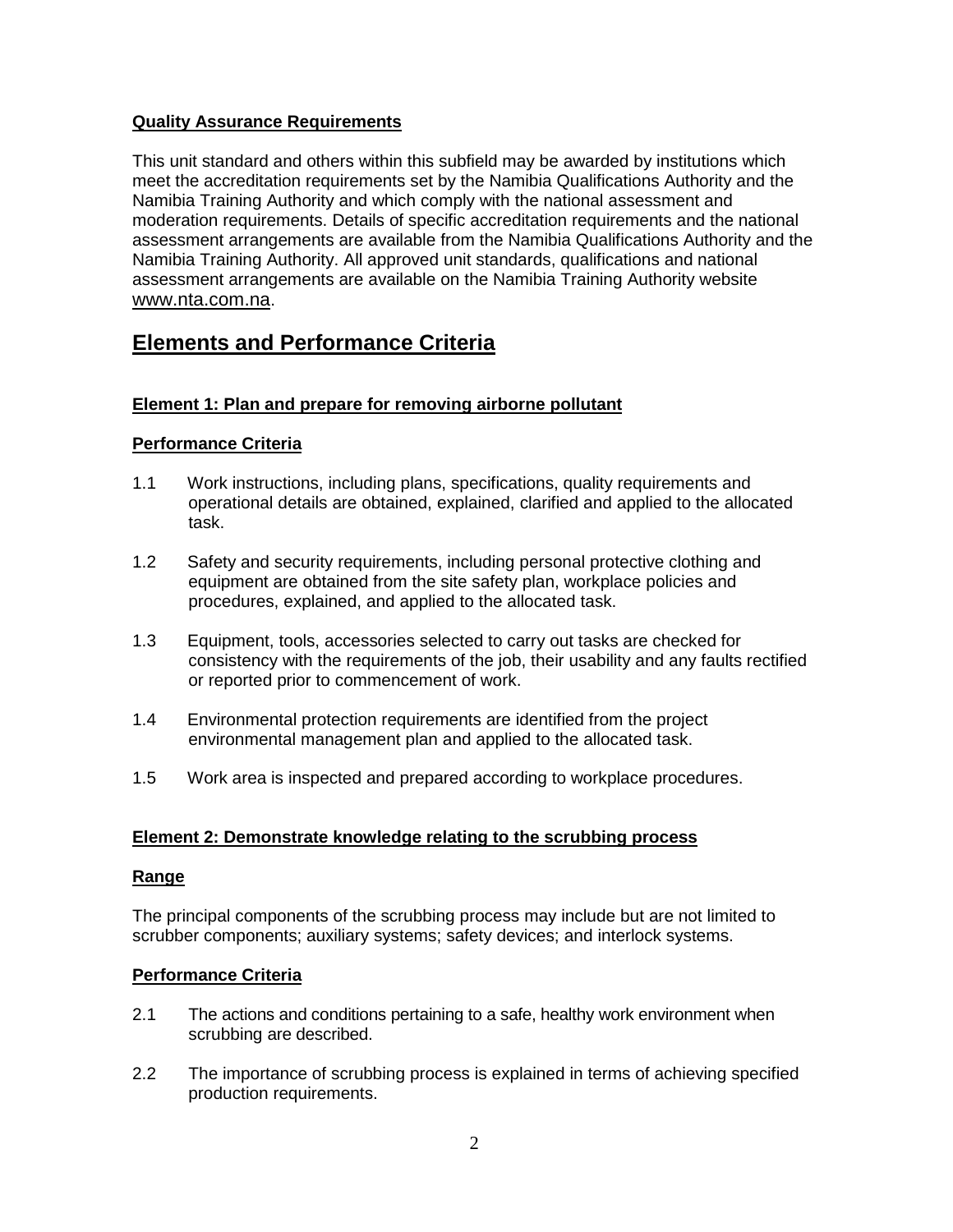- 2.3 The principal components of the scrubbing process are identified and their functions are explained in terms of design and operational requirements.
- 2.4 Hazards and associated risks pertaining to the scrubbing process are identified through relevant risk assessment procedures.
- 2.5 Corrective actions, in case of sub-standards conditions and problems encountered, are described.

#### **Element 3: Remove airborne pollutants**

#### **Performance Criteria**

- 3.1 Workplace hazards and associated risks are identified, minimised or eliminated according to workplace procedures and legislative requirements.
- 3.2 The scrubbing process is started according to workplace procedures.
- 3.3 The scrubbing process is monitored and controlled according to workplace procedures.
- 3.4 If necessary, corrective and/or reporting actions are taken according to workplace procedures.
- 3.5 The scrubbing process is consistent with environmental policy and other specified requirements.

#### **Element 4: Complete duties pertaining to the scrubbing process**

#### **Range**

Housekeeping may include but is not limited to ensure the work area is ready for next user; remove work materials to designated locations; correctly identify waste and re usable material; and remove waste and re-usable materials to designated locations.

#### **Performance Criteria**

- 4.1 The scrubbing process is stopped according to workplace procedures.
- 4.2 Task-specific tools, personal protective and safety equipment, are cleaned, maintained and stored for further use according to workplace procedures.
- 4.3 Good housekeeping practices are maintained according to workplace procedures.
- 4.4 Reporting and recording requirements are met according to workplace procedures.